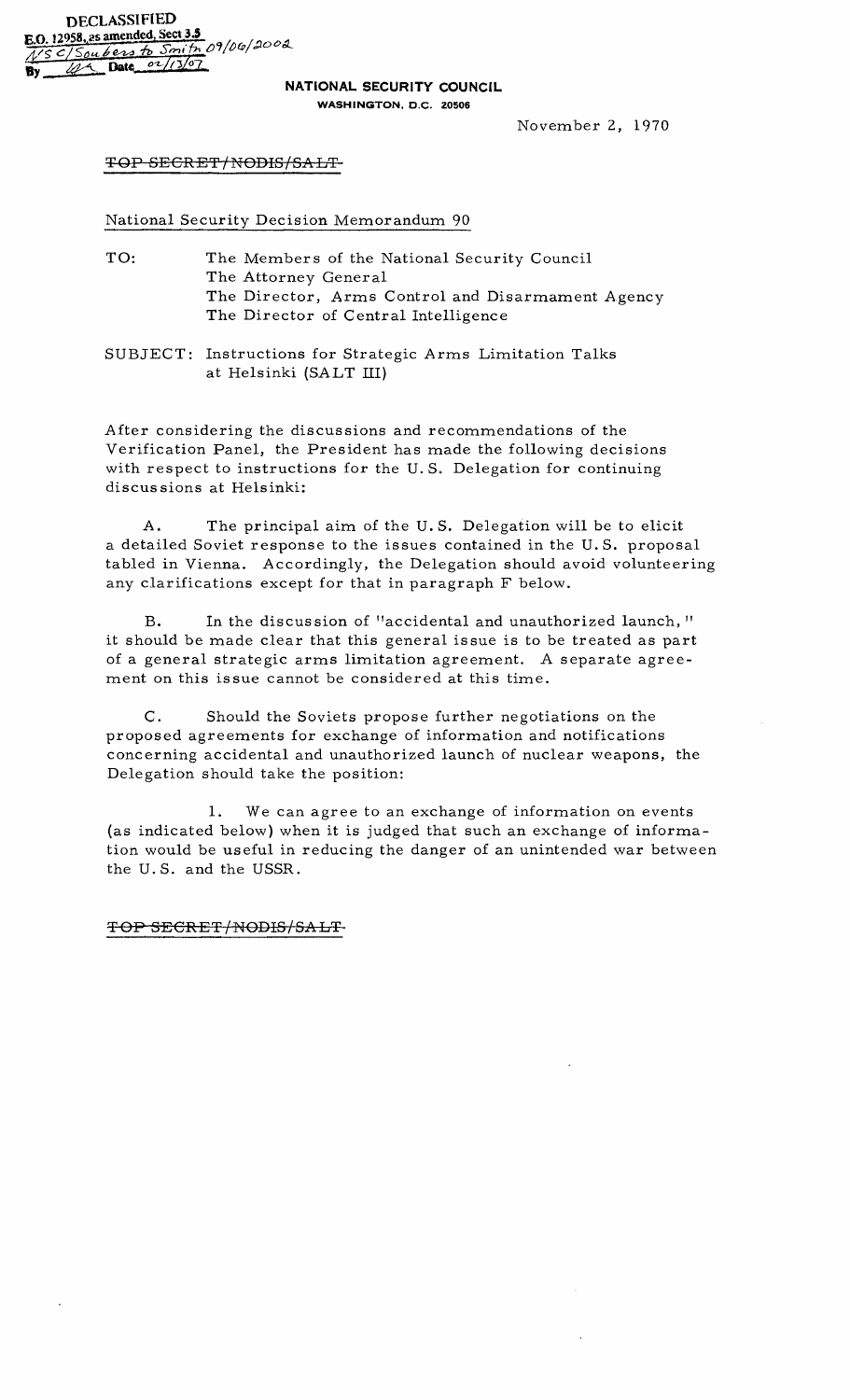a. Immediate mutual notification in the event of an unauthorized, accidental, or otherwise unexplained incident involving the detonation or probable detonation of nuclear weapons.

b. Mutual exchange of information in the event of detection of unidentified objects by missile attack warning systems, or signs of interference.

c. Advance notification of planned missile launches and mass take-offs of strategic aircraft.

We should make it clear that each Party would decide for itself which particular events would be subject to information exchange with the other Party. The Delegation should also make it clear that operational practices, such as missile submarine patrols and armed bomber flights, are not considered relevant to this topic.

3. While communication facilities appropriate to the urgency of specific events would be used, the Washington-Moscow direct communications link could be improved for use in critical situations as part of the agreement in this general area.

D. In response to Soviet queries on the constraint on externally observable modifications of silos, the Delegation should amend the U. S. position to delete the phrase "or which is modified in externally observable ways" and add the following provision:

> "Any land-based ICBM silo which is modified in a manner which could provide the silo with a capability to launch a modern, large ballistic missile would be counted toward the limit of 250 launchers for such missiles. Any increase in silo diameter or depth, any permanent removal of a silo liner, any replacement of a silo liner or missile canister with a larger liner or canister, or any other change which could provide the silo with the capability to launch a modern, large ballistic mis sile would require that the silo be counted toward this limit. "

TOP SECRET/NODIS/SALT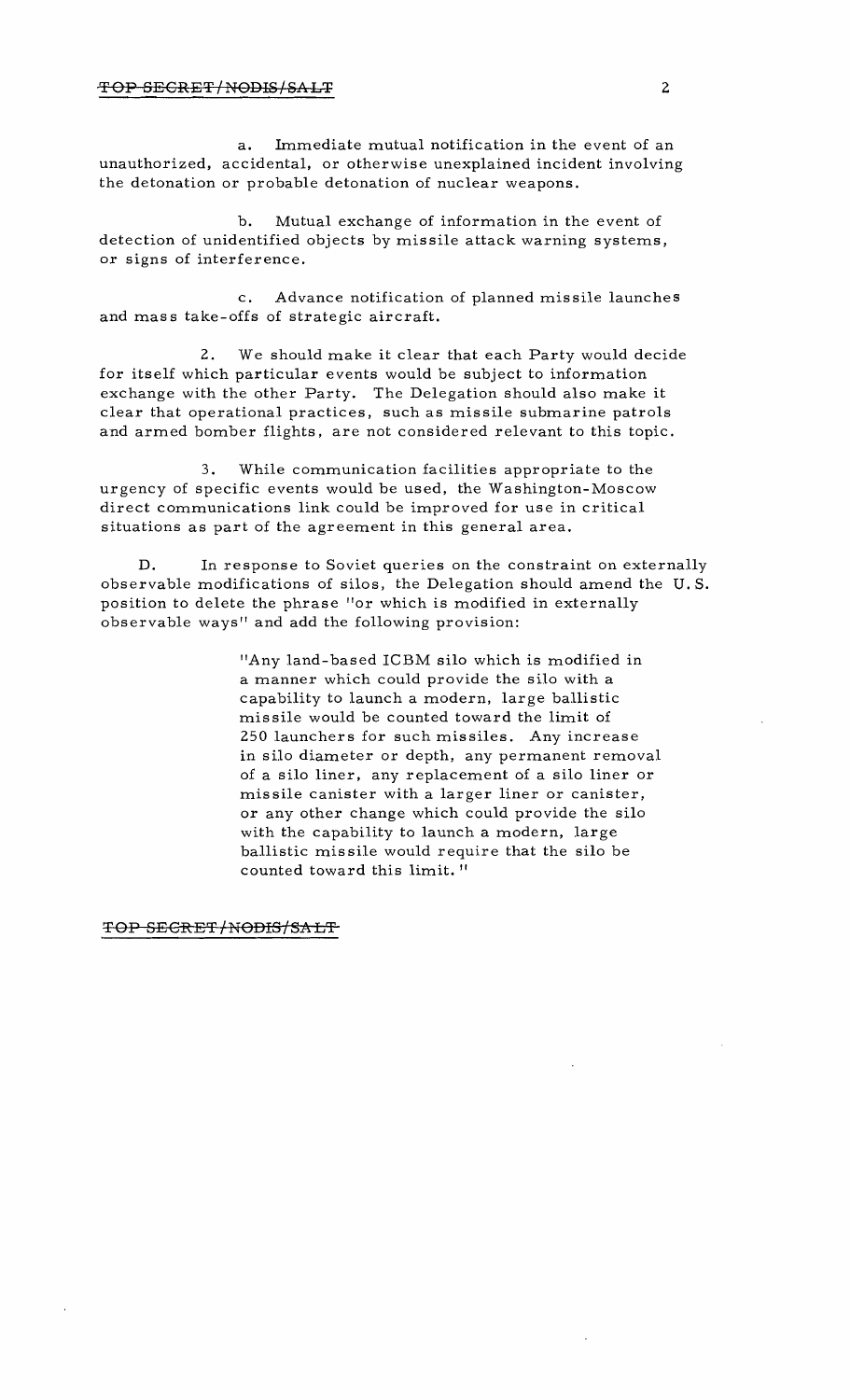In the process of negotiation, the Delegation should make clear to the Soviets the specific indicators which we would employ in deciding whether or not a silo could be modified. These indicators would include:

| the silo. |    | Excavation and/or construction at the external wall of |
|-----------|----|--------------------------------------------------------|
| system.   | 2. | Installation of a new or modified missile suspension   |
|           | 3. | Installation of a new or modified missile mount.       |
|           | 4. | Prolonged construction operation within or about       |

the silo.

5. Use of heavy construction equipment, such as cranes.

6. Activities of the types noted above occurring at a number of similar silos.

7. Testing of a new missile larger than 70 cubic meters.

8. Appearance at launch sites of ground support equipment or activities capable of supporting a significantly larger missile than heretofore associated with the sites.

Consideration will be given to dropping the limitations on silo liners and mis sile canisters from the provision and moving them to the list of indicators if deemed important to negotiations.

E. In response to Soviet queries on our proposal to retain the right to build a radar capability equivalent to the Soviet Hen House system, the Delegation should explain that the criteria for determining equivalency would include numbers, location and orientation of the radars. The Delegation should state that the detailed description within these parameters is a technical matter to be discus sed after agreement is reached on the level of ABM defenses. If pressed, the Delegation can explain that the U. S. recognizes the requirement for each side to have a tactical warning system against ballistic missile attacks. Our concern, however, is the potential of such a system for use in an

## TOP SEGRET/NODIS/SALT